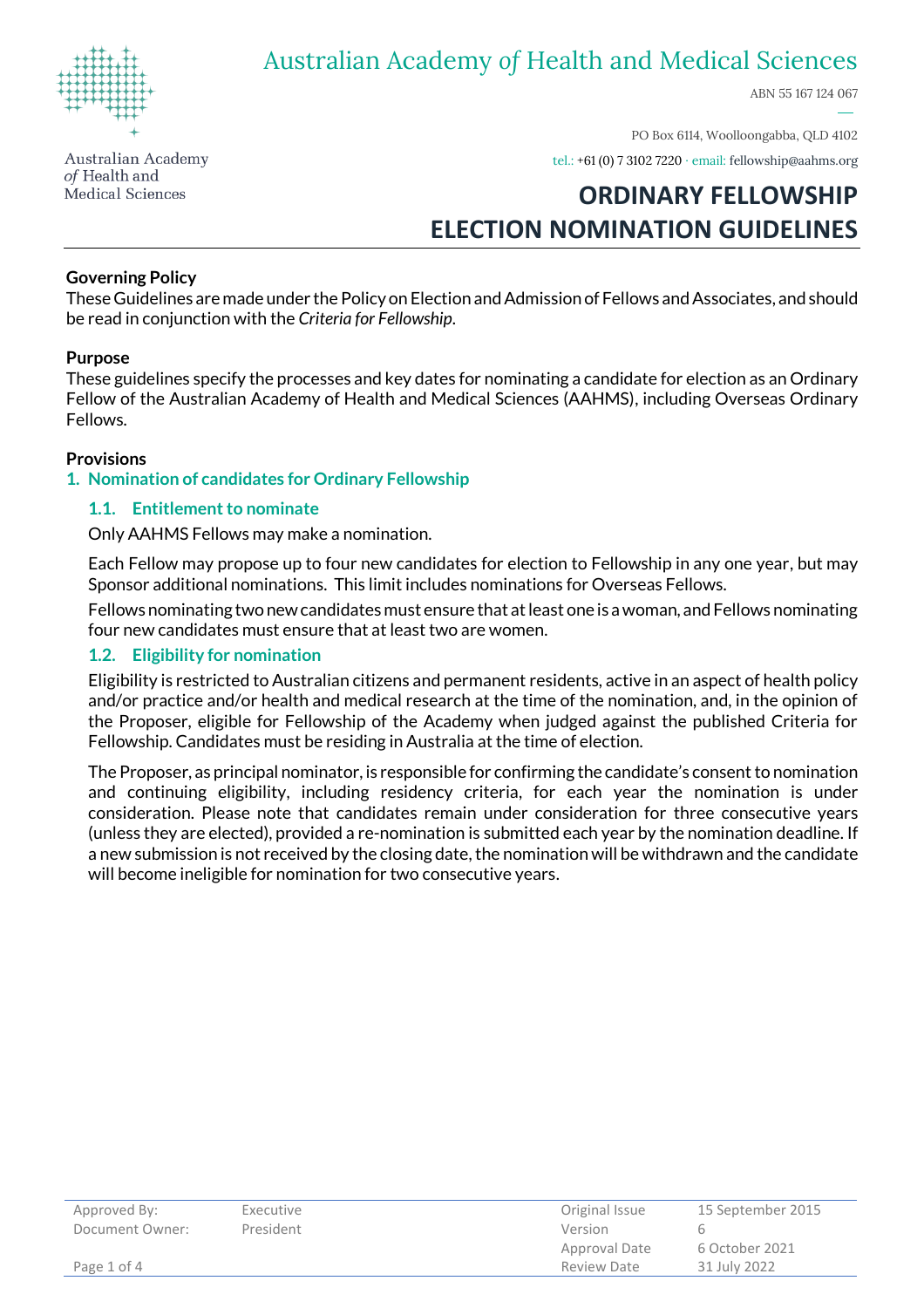

ABN 55 167 124 067

Australian Academy of Health and Medical Sciences

Gabba Towers, 411 Vulture Street, Woolloongabba, QLD 4102 PO Box 6114, Woolloongabba, QLD 4102

tel.: +61 (0) 7 3102 7220 · email[: info@aahms.org](mailto:info@aahms.org)

aahms.org

−

## **ORDINARY FELLOWSHIP ELECTION NOMINATION GUIDELINES**

### **1.3. Nomination Procedure**

- Proposers are to email the Secretariat [\(fellowship@aahms.org\)](mailto:fellowship@aahms.org?subject=New%20Fellowship%20Nomination) for the current nomination documents with the name of the intended candidate, their gender, current email address and institution.
- The Proposer will receive the nomination forms, including a Candidate Consent & Certification Form and Fellowship Nomination Form and an invitation to submit the completed documentation through a Dropbox File Request.
- Proposers must list the candidate's primary position and institution on the nomination form. If this is overseas, but they were previously based in Australia an expect to be again in the future, the candidate will be considered as an *Overseas Fellowship candidate* – Overseas candidates are still considered through the usual selection process, but it is important that their contributions are judged according to their domestic/overseas status. However, it should be noted that Overseas Fellows would usually have been elected while based in Australia, rather than being elected while Overseas.
	- $\circ$  For individuals located permanently overseas, but with strong connections to Australia, proposers should consider nominating them for *Corresponding Fellowship*. Refer to the Criteria for Fellowship and the Corresponding Fellowship nomination guidelines for further information on these categories.
- Four Fellows of the Academy, being the Proposer and three additional Sponsors, must endorse the nomination by signing the Nomination Form. Digital signatures are accepted.
- Proposers should submit a copy of the completed and signed Nomination Form and essential documentation, together with a signed Consent and Certification Form, via the provided Dropbox File Request.
- Files can be added to the File Request at any time up until the advertised deadline for completed nominations, at which point they will close, and no further documents will be accepted.
- The Proposer shall be the primary contact regarding all aspects of their candidate's nomination.

### **2. Checklist for a completed nomination**

### **SECTION 1A - PERSONAL DETAILS**

- Personal Details of the Candidate, including preferred title and full name.
- Eligibility of the candidate has been confirmed as an **Australian Citizen or Permanent Resident**.

### **SECTION 1B - CONTACT DETAILS**

| Approved by    | Executive | Original Issue | 15 September 2015 |
|----------------|-----------|----------------|-------------------|
| Document Owner | President | Version        |                   |
|                |           | Approval Date  | 6 October 2021    |
| Page 2 of 4    |           | Review Date    | 31 July 2022      |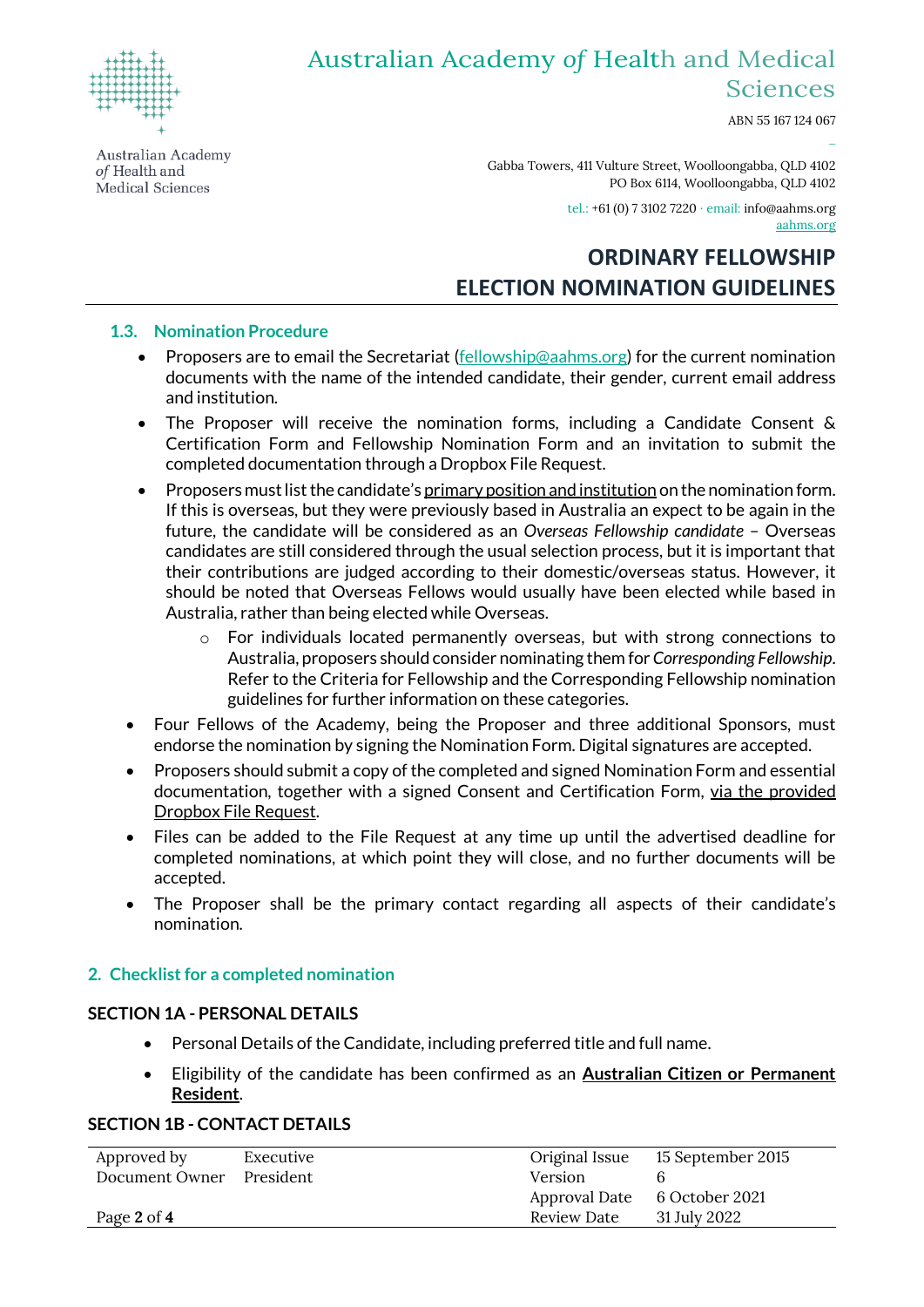

ABN 55 167 124 067

Australian Academy of Health and Medical Sciences

Gabba Towers, 411 Vulture Street, Woolloongabba, QLD 4102 PO Box 6114, Woolloongabba, QLD 4102

tel.: +61 (0) 7 3102 7220 · email[: info@aahms.org](mailto:info@aahms.org)

aahms.org

−

## **ORDINARY FELLOWSHIP ELECTION NOMINATION GUIDELINES**

• Contact Details of the Candidate, including phone number, email and mailing address.

### **SECTION 2 – SPECIALITY DETAILS**

- Speciality Details of the Candidate.
- Career Interruption *(if applicable).*

### **SECTION 3 –DISCLOSURE OF MATTERS INVOLVING THE CANDIDATE THAT COULD BRING THE ACADEMY INTO DISREPUTE**

• A statement, in no more than 500 words, of known previous or current allegations, investigations or other relevant matters (personal or professional) made against the candidate that may bring the Academy into disrepute.

### **SECTION 4 - SHORT CITATION**

• Short Citation, in no more than 100 words.

### **SECTION 5 – EXTENDED CITATION**

• Extended Citation, in no more than 1500 words, detailing the candidate's eligibility against the four Criteria for Fellowship.

## **SECTION 6 - ONGOING CONTRIBUTIONS TO HEALTH AND MEDICAL SCIENCES**

• A statement, in no more than 500 words, advising the candidate's planned ongoing service to health and medical sciences for coming year (focusing particularly on the next five years).

## **SECTION 7 - ESSENTIAL DOCUMENTATION**

- Curriculum Vitae.
- Full Publications List standard bibliographic format should be used, with all authors listed in publication order.
- **Summary** of the candidate's **Five (5) Most Significant Publications / Contributions**, including DOI for open access materials.
- **Copies** of the candidate's **Five (5) Most Significant Publications / Contributions**, only if NOT available via open access.

### **SECTION 8 – SUGGESTED REFEREES**

• Suggested Referees - The names and contact details of at least **four** qualified referees (who are neither the Proposer nor Sponsors in this nomination).

## **SECTION 9 – PROPOSAL CERTIFICATION FORM**

• Proposal Certification Form signed by **four** Fellows of the Academy, who are not referees in the nomination.

| Approved by    | Executive | Original Issue | 15 September 2015 |
|----------------|-----------|----------------|-------------------|
| Document Owner | President | Version        |                   |
|                |           | Approval Date  | 6 October 2021    |
| Page 3 of 4    |           | Review Date    | 31 July 2022      |